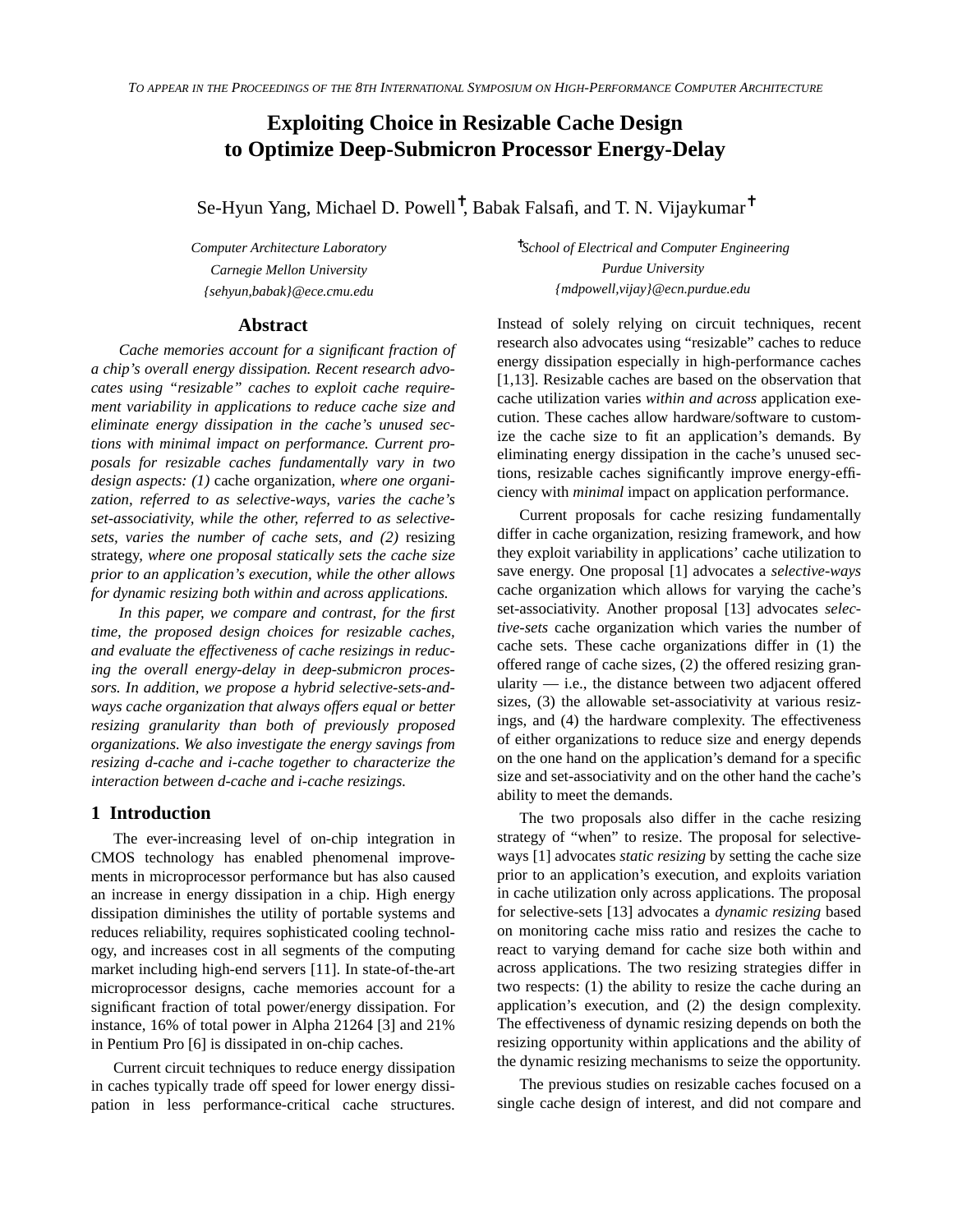contrast the design choices for resizable caches. In this paper we identify the opportunity for cache resizing in a spectrum of applications, exploit the various design choices for both instruction and data resizable caches, and evaluate their effectiveness in reducing the *overall* energy dissipation in processors. We use Wattch [3] and SPEC benchmarks to simulate and model energy-delay for stateof-the-art processors and their cache hierarchies. We present results for optimal energy-delay, but show that the impact on overall performance is less than 3% in most of the experiments and less than 6% in all of the experiments.

The contributions of this paper are:

- **• Resizing organization:** Selective-sets allows for maintaining set-associativity while resizing and offers superior energy-delay over selective-ways for caches with set-associativity of less than or equal to four. Selectiveways offers a better range of sizes and benefits caches with set-associativity of eight and higher. We propose a *hybrid selective-sets-and-ways* organization that always equals or improves energy-delay over the best of selective-sets or selective-ways alone.
- **Resizing strategy:** On average, static resizing captures most of the opportunity for resizing and reducing processor energy-delay in applications as compared to a miss-ratio based dynamic resizing framework while simplifying design. Dynamic resizing exhibits clear advantages over static resizing *only* in two scenarios: (1) when cache misses directly lie on the execution's critical path — e.g., instruction cache misses or blocking data cache misses — and the application exhibits varying working set sizes benefiting from resizing at runtime, or (2) the application's required cache size lies in between two sizes offered by the organization; unlike static resizing, dynamic resizing switches between two sizes and "emulates" the required size.
- **• Resizing both d-cache and i-cache:** Our results indicate that resizing L1 d-cache and i-cache simultaneously has minimal impact on the application's footprint in L2 and therefore the cache resizing and energy-delay savings from the two caches are "additive". In a four-way out-of-order processor with 32K 2 way static selective-sets d-cache and i-cache and a 512K L2 cache, we measure an overall processor energy-delay savings of 20%.

The rest of the paper is organized as follows. [Section 2](#page-1-0) describes the design space of resizable caches, and in Section 3, we present energy dissipation in state-of-the-art cache memories and energy savings of resizable caches. In [Section 4](#page-4-0), we describe the experimental methodology and results. [Section 5](#page-9-0) presents an overview of the related work. Finally, we conclude the paper in [Section 6](#page-10-0).



### <span id="page-1-1"></span><span id="page-1-0"></span>**2 Resizable Caches**

Resizable caches exploit the variability in cache size requirements in applications to save energy dissipation with minimal performance impact. Resizable caches save energy by enabling/disabling portions of the cache. To enable/disable cache sections, resizable caches exploit the cache subarrays, found in modern high-performance implementations. To optimize for cache access speed, cache designers divide the array of blocks into multiple subarrays of SRAM cell rows [12]. Resizing electrically isolates cache sections in multiple subarrays to save energy [1]. We will describe the details of energy savings in [Section 3](#page-3-0).

The basic cache organizations we study in this paper are derived from conventional RAM-tag caches, in which the tag and data arrays are organized as RAM structures. While CAM-tag caches (e.g., StrongARM [7]) have been shown to be more energy-efficient, they are typically limited to low-performance designs. While resizing in general is also applicable to CAM-tag caches, a study of resizable CAM-tag caches is beyond the scope of this paper.

Based on how they exploit the cache resizing opportunity in applications, resizable caches primarily differ in two respects: (1) cache resizing organization, dictating "which" cache dimensions are adjustable, and (2) resizing strategy (or time), dictating "when" the caches readjust these dimensions. In the rest of this section, we look at resizing organization and strategy one by one and also propose a hybrid organization.

### <span id="page-1-2"></span>**2.1 Cache Resizing Organization**

There are two proposals for resizable cache organizations, which we call *selective-ways* [1] and *selective-sets* [13]. Selective-ways allows enabling/disabling each individual associative way. [Figure 1](#page-1-1) depicts the basic structure of a selective-ways resizable cache. As in conventional set associative caches, at the higher level the data array is organized into cache ways. Each cache way consists of a number of subarrays. A *way-mask* allows enabling/disabling all the subarrays in a given way. Hardware or soft-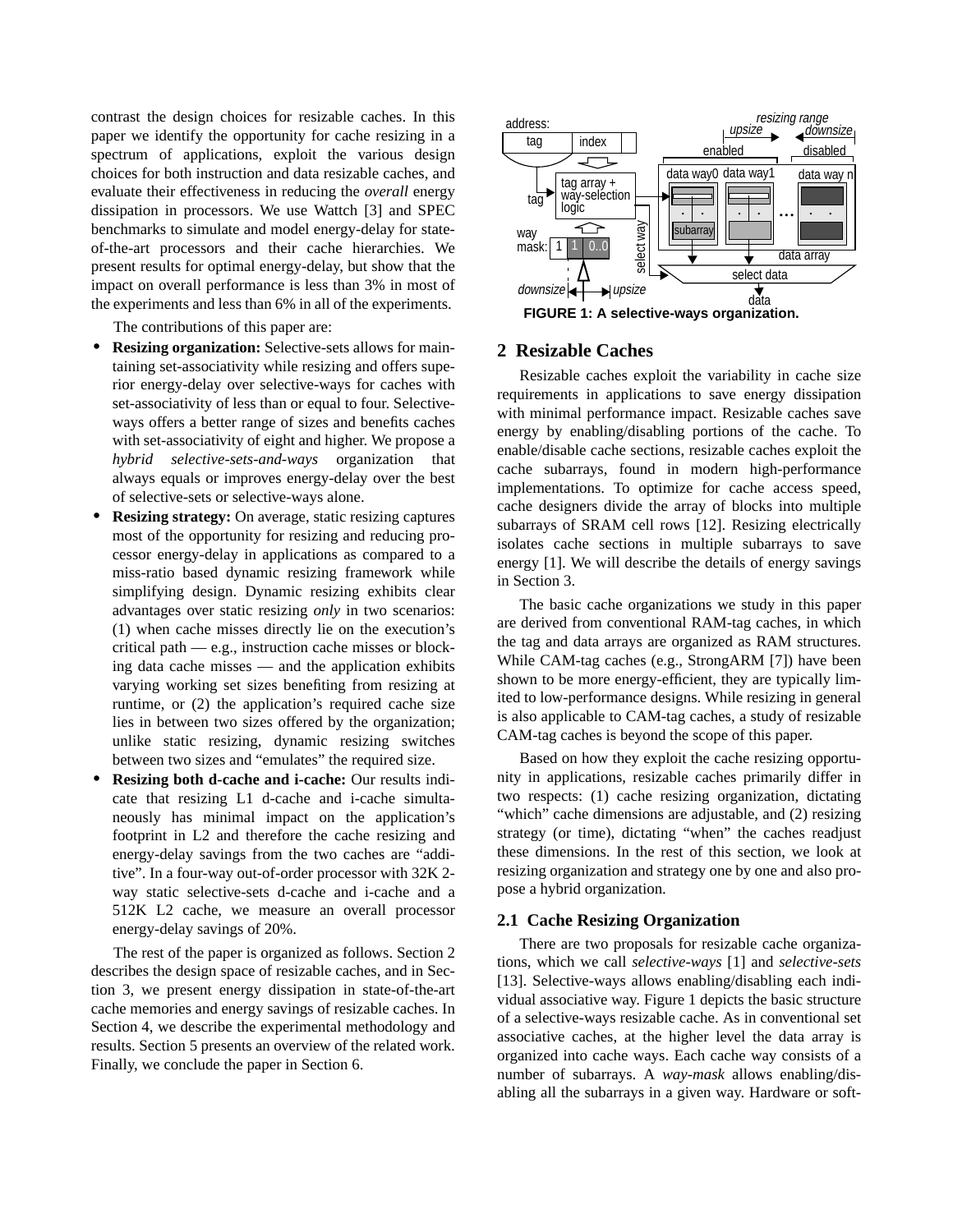

<span id="page-2-0"></span>**FIGURE 2: A selective-sets organization.**

ware can adjust the number of ways the cache uses by setting the way-mask. The cache access logic uses the way-mask to identify which cache ways to access.

Alternatively, selective-sets allows enabling/disabling cache sets. [Figure 2](#page-2-0) depicts the anatomy of a selective-sets cache organization. In a conventional cache, the number of cache sets and the cache block size dictate the set of *index* and *tag* bits used to look up a cache block. Therefore, changing the number of cache sets changes both the required index and tag bits. Selective-sets provides a *setmask* to allow varying the number of cache sets and the used index bits. Because enabling/disabling occurs in multiples of subarrays ([Section 3](#page-3-0)), the minimum number of sets achievable is a single subarray per cache way.

There are fundamental differences between these organizations in their complexity and effectiveness. First, the two organizations differ in applicability and the range of cache sizes offered. Selective-ways changes cache size linearly in multiples of cache ways maintaining a constant resizing granularity. However, in high-performance caches (optimized for access time) which are often direct-mapped or use limited set-associativity, selective-ways is either not applicable or ineffective. Alternatively, selective-sets offers a better spectrum of sizes with low set-associativity. However selective-sets is limited when set-associativity is high, and is not applicable to fully associative caches.

Moreover, cache sizes offered by selective-sets are powers of two (due to the index-based set-mapping in conventional caches) allowing for fine-grain resizing only at smaller cache sizes. Therefore, selective-sets may be suboptimal when application working sets are large. Moreover, selective-ways changes set-associativity along with size and may miss the significant opportunity for resizing for memory reference streams with small working sets but high conflict miss rates. Selective-sets maintains set-associativity upon resizing increasing the opportunity for resizing for reference streams with high conflict miss rates.

A key advantage of selective-ways is its design simplicity. Selective-ways only requires an additional waymask with corresponding logic. In contrast, selective-sets



<span id="page-2-1"></span>**Table 1: Enhanced resizing granularity using hybrid.**

increases design complexity beyond the addition of a setmask and its logic. Because resizing changes the number of tag bits, with smaller caches requiring a larger number of tag bits, selective-sets must use a tag array as large as that required by the smallest size offered. Therefore, using selective-sets, a cache of a given size requires a larger tag array which may be slower and dissipate more energy than selective-ways of the same size and set-associativity. Moreover, selective-ways does not change the set-mapping of cache blocks and as such obviates the need for flushing blocks in the enabled subarrays upon resizing. Selective-sets not only requires flushing modified blocks of disabling arrays, but also all blocks (clean or modified) for which set-mappings change upon enabling subarrays.

# **2.1.1 A Hybrid Organization**

In this paper, we also propose and evaluate a hybrid selective-sets-and-ways organization for resizable caches. The key motivation behind a hybrid organization is that each of the resizable cache organizations offers a spectrum of cache sizes neither of which is a superset of the other. Selective-ways offers a spectrum of sizes that are multiples of a cache way size. Selective-sets offers a spectrum of sizes that are powers of two. A hybrid organization exploits the resizing granularity advantages of both organizations offering a richer spectrum of sizes than either organization alone, thereby optimizing energy savings by providing a size closest to the required demand for size by the application.

[Table 1](#page-2-1) illustrates cache size and set-associativities offered by a hybrid selective-ways-and-sets cache. For a 32K 4-way set associative cache and a subarray size of 1K, a hybrid cache offers all of 32K, 24K, 16K, 12K, 8K, 6K, 4K, 3K, 2K, and 1K sizes. Whereas, a selective-ways cache would only offer 32K, 24K, 16K, and 8K sizes (indicated by the first row) and a selective-sets cache would provide 32K, 16K, 8K, and 4K (indicated by the 4 way column). The table also depicts our simple resizing scheme. All the sizes between 32K and 3K simply go in steps between a 4-way and a 3-way configuration. For sizes less than 3K, the only configurations offered are those that further reduce set-associativity. This scheme follows the intuition that at higher cache sizes, capacity plays a bigger role than set-associativity while at lower cache sizes, set-associativity can significantly impact cache per-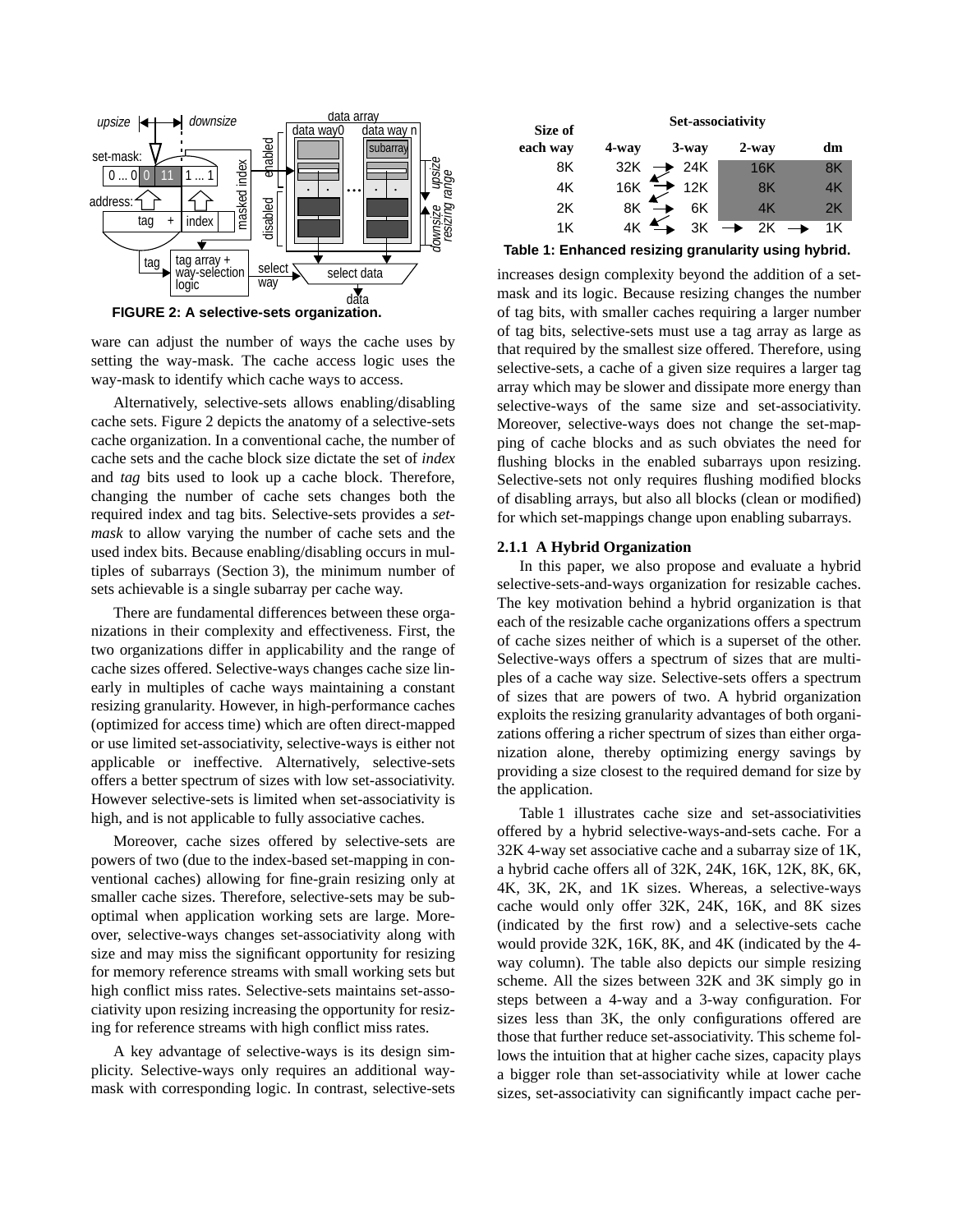formance [5]. Downsizing from a 4-way 32K, our cache opts for a larger 24K size with a lower set-associativity of 3 ways rather than selecting a 4-way 16K cache as selective-sets would. Such an approach increases the resizing opportunity for applications with working set sizes closer to 24K than 16K.

[Table 1](#page-2-1) also indicates that a hybrid cache offers redundant sizes (shaded gray in the table). For instance, a 32K 4-way hybrid cache offers 16K with any of 4-way and 2 way set-associativities. In such cases, the hybrid cache offers the highest set-associativity to minimize miss ratio and optimize the utilization of block frames.

# <span id="page-3-2"></span>**2.2 Cache Resizing Strategy**

Besides organization, a key design choice in resizing is the strategy of "when" to resize. There are two proposals for resizing strategy. *Static resizing* [1] allows cache resizing prior to application execution, exploiting cache size variability across applications. Static resizing requires profiling an application's execution with different (static) cache sizes to determine the cache size with minimal energy dissipation and performance degradation. In static resizing, the application provides a cache size which the operating system loads into a programmable size mask (i.e., the way- or set-mask) prior to application's execution or upon a context switch.

*Dynamic resizing* [13] reacts to application demand for resizing to customize cache size and optimize energy savings during an application execution. Dynamic resizing uses extra hardware to monitor an application's execution and dynamically estimate performance and energy dissipation. When opportunity for resizing arises, dynamic resizing uses the cache size masks to resize the cache. In this paper, we evaluate a simple miss-ratio based dynamic resizing framework proposed in [13]. Hardware monitors the cache in fixed-length intervals measured in number of cache accesses. A miss counter counts the number of misses in each interval. At the end of each interval, hardware determines the need for cache resizing depending on whether the miss counter is higher or lower than a preset value, referred to as the *miss-bound*. To avoid thrashing, the framework prevents the cache from downsizing beyond a preset size, the *size-bound*. As in static resizing, the parameters are extracted offline through profiling.

Much like cache organization, there are fundamental differences in resizing strategy. Static resizing's key advantage is that it minimizes design complexity by fixing the size during an application's execution. When the application exhibits a fixed working set size, static resizing obviates the need for hardware monitoring and may achieve optimal energy reduction. Also, when cache miss latency is not exposed to the performance, regardless of



<span id="page-3-1"></span>the existence of working set size variation, the performance impact of misses created by static resizing's fixed size choice can be small and acceptable. Therefore, static resizing can downsize aggressively and save energy.

However, when there is working set variation within an application and the latency of additional misses directly affects performance, static resizing often fails to seize the opportunity and is suboptimal. In such a case, dynamic resizing may help optimize the energy savings and capitalize on its ability to capture the variation in working set size. Moreover, when the cache size required by an application lies between two sizes offered by the organization, dynamic resizing switches between the two sizes and emulates the required sizes with minimal impact on performance. Dynamic resizing, however, increases complexity and may require sophisticated hardware mechanisms to monitor and react to an application's change in behavior.

Dynamic resizing's effectiveness in reducing energy depends on the accuracy and timeliness of the mechanisms to react to an application behavior. In general, online estimation of opportunity for resizing is difficult when miss latency can be hidden and performance is *not* sensitive to simple cache performance metrics such as miss ratio. Inaccurate resizing may incur a large performance degradation due to large increases in the miss ratio. Dynamic resizing also incurs an increase in the miss ratio from flushing some of the cache blocks in the disabled/enabled subarrays upon resizing ([Section 2.1\)](#page-1-2). Furthermore, disabled subarrays may have included part of an application's primary working set, resulting in an increase in the miss ratio to bring the blocks back into the new enabled subarrays.

# <span id="page-3-0"></span>**3 Energy Savings in Resizable Caches**

In today's CMOS technology, the dominant source of power/energy is the switching energy dissipated in charging and discharging capacitive loads on bitlines. An increasingly important source of power/energy dissipation is the subthreshold leakage energy in future CMOS circuits [2] that aggressively scale down the transistor threshold voltage to reduce switching energy while maintaining high switching speeds. In this paper, we primarily focus on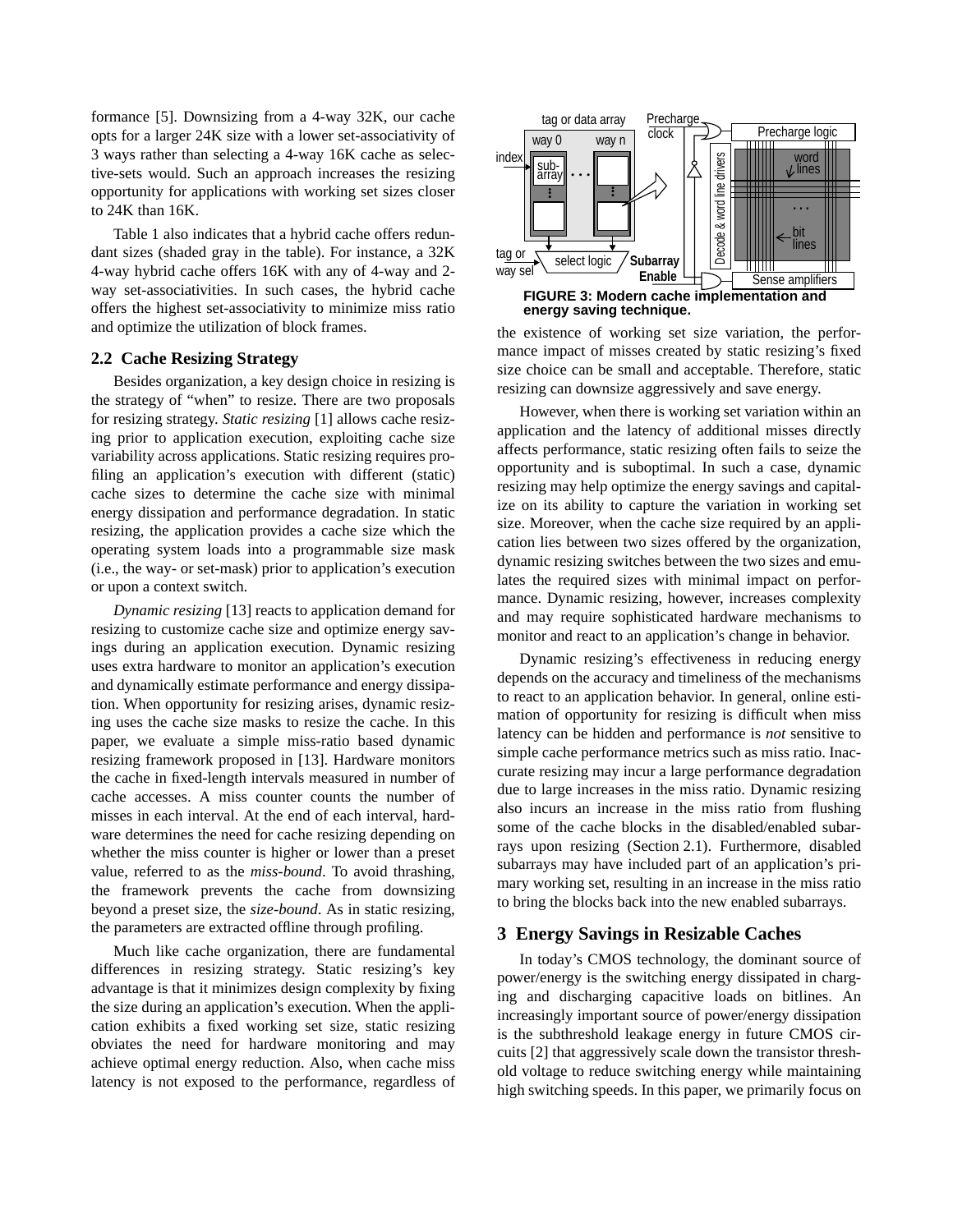

<span id="page-4-1"></span>cache resizing as a technique to reduce switching energy dissipation. Because leakage energy dissipation is proportional to cache size [9], the results in this paper are also directly applicable to reducing leakage energy dissipation. However, a detailed analysis of the impact of cache resizing on leakage is beyond the scope of this paper.

[Figure 3](#page-3-1) depicts the structure of a modern cache implementation and the anatomy of a cache subarray. To optimize for access speed, cache designers divide the tag and data arrays into multiple subarrays of SRAM cell rows, each containing one or more cache blocks [12]. Modern high-performance cache designs precharge *all* the subarrays prior to a cache access, to overlap the precharging time with the address decode and wordline assertion. Unfortunately, in deep-submicron designs, precharged bitlines of *all* subarrays discharge through the pass transistors, even though only a small number of subarrays (equal to the cache's set-associativity) are actually accessed, leading to low energy efficiency. Precharging *only* the accessed subarrays to save energy requires either predicting the subarray to be accessed [8] or delaying the precharging until the address is available [4,7]. The latter, however, increases access time by as much as 30% as per CACTI simulations [12]. In this paper, we assume that all subarrays are precharged prior to access as modeled by Wattch [3]. A detailed study of techniques to trade off access time for energy is beyond the scope of this paper.

Instead, resizable caches select the appropriate cache size, disable the unused subarrays ([Figure 3](#page-3-1)), and reduce switching energy by precharging only the enabled subarrays. Resizable caches are also able to eliminate unneces-

| Issue/decode width           | 4 intrs per cycle             |
|------------------------------|-------------------------------|
| ROB/LSO                      | 64 entries / 32 entries       |
| <b>Branch predictor</b>      | combination                   |
| writeback buffer / mshr      | 8 entries / 8 entries         |
| <b>Base L1 i-caches</b>      | $32K$ 2-way; 1 cycle          |
| <b>Base L1 d-cache</b>       | 32K 2-way; 1 cycle            |
| L <sub>2</sub> unified cache | $512K$ 4-way; 12 cycles       |
| <b>Memory access latency</b> | $(80 + 5$ per 8 bytes) cycles |

**Table 2: Base system configuration.**

sary clock propagation to the disabled subarrays, achieving additional energy saving. Cache downsizing and (dynamic resizing's) block flushing between sense intervals increase activity in L2 and its energy consumption. However the increase is insignificant because energy per L2 access, that is less critical than L1 access, can be managed to be small using the techniques like delayed precharge. Additionally for selective-sets, L1 energy increases due to the extra resizing tag bits. This is also insignificant because the number of resizing tag bits is small (usually between 1 and 4) compared to the number of bit lines in a cache block (e.g., 256). In the result section, we report the energy consumption for the entire processor, so that we take all these factors into account.

#### <span id="page-4-0"></span>**4 Results**

In this section, we present the results in the comparisons of resizable cache's resizing organizations and strategies. We use Wattch 1.0 [3], which is an architecture-level power analysis tool built on top of SimpleScalar 3.0. Wattch reports both the execution time and the power/energy consumption of simulated processors. Table 2 shows our base system configuration parameters. We assume a 0.18µ technology and 1K subarray for L1 caches. Our base system has a power rating of 40.1W from Wattch.

We run SPEC benchmarks using reference inputs. We use *ammp, vortex,* and *vpr* from SPEC2000 and nine applications from SPEC95. For *gcc, ijpeg, m88ksim, su2cor, and tomcatv,* we simulate the entire runs; for the other applications we skip one billion instructions and run the next two billion instructions to reduce simulation turnaround time. On average, with our base configuration, dcache accounts for 18.5% of total energy consumption for all these applications and i-cache accounts for 17.5%. Note that, unlike our average numbers here, reports on the power breakdown of commodity processors typically do not take into account activity factors of structures in the processors. Because there exist many structures that have smaller activity factors than caches, such as floating-point execution units, our average energy for overall cache structure appears larger than the numbers from such reports (e.g. 16% in Alpha 21264 [3].) With no activity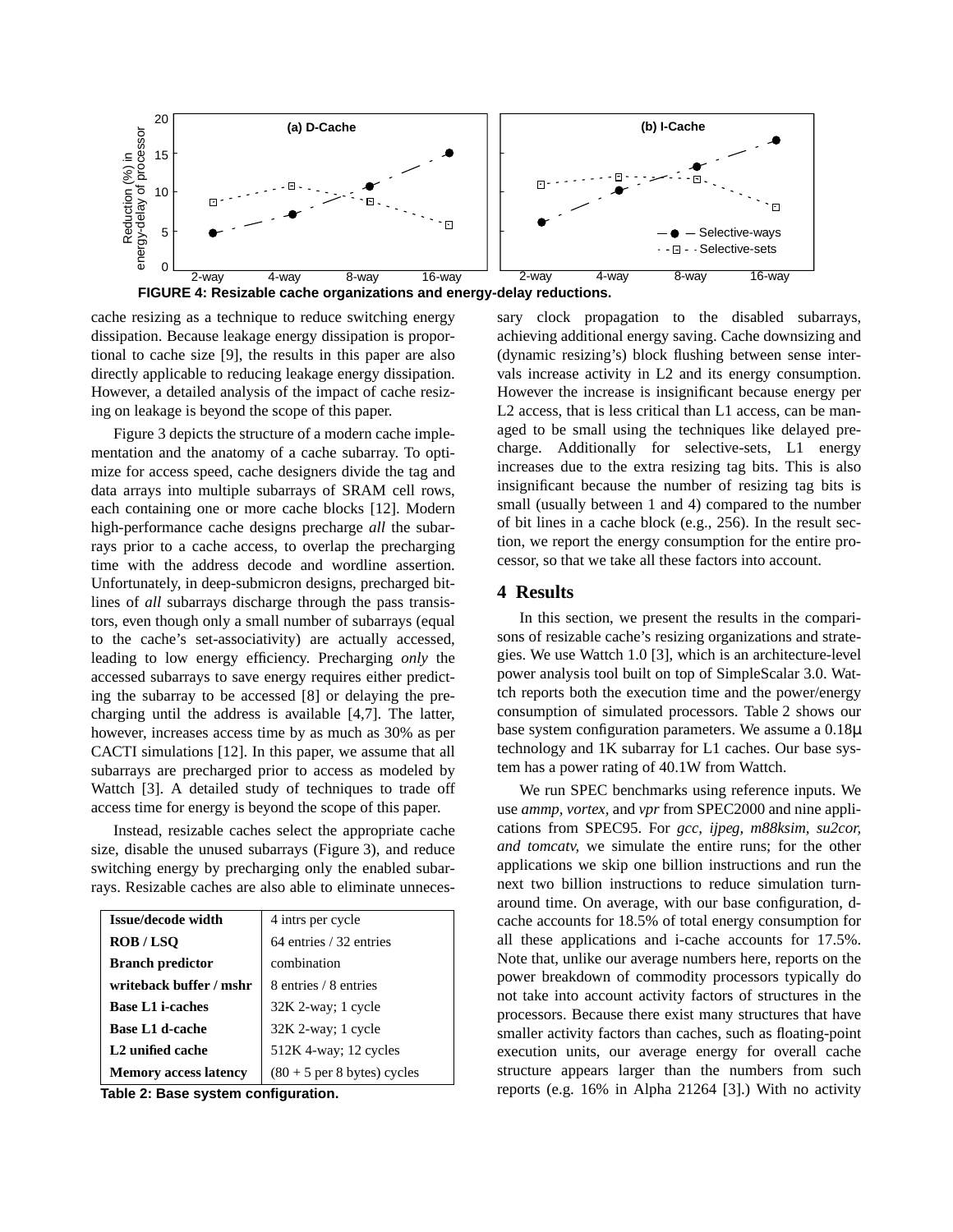

<span id="page-5-0"></span>factor taken into consideration, our experiments also show that overall cache structure in the base system configuration accounts for only 18% of total processor power.

We use the energy-delay product of a processor to present the results because it is a well-established metric used in low-power research and ensures that both energy reduction and accompanying performance degradation are taken into account. For each design point, the relative energy-delay is obtained by normalizing its energy-delay with respect to that of the non-resizable cache with the same size and set-associativity. We always present the lowest energy-delay product achieved for each application regardless to the performance degradation. Nevertheless, all the lowest energy-delay products presented in this section are achieved within 6% of performance degradation and most of them, over 90% of the results presented, are achieved within 3% of degradation. Other configuration parameters are specified as they are varied in each section.

### **4.1 Cache Resizing Organization**

In this section, we compare two resizing organizations, selective-ways and selective-sets. Based on our discussion in [Section 2](#page-1-0), we expect selective-sets to achieve the best relative energy-delay for high-performance low set associative caches by maintaining set-associativity for the applications with high conflict miss rate and by providing smaller minimum sizes for the applications with small size requirement. However, applications requiring finer granularity around the maximum size and having low conflict miss rate can benefit from selective-ways. Moreover, for highly associative caches, selective-ways provides larger

spectrum of cache sizes in entire range and therefore is expected to achieve better energy-delay.

[Figure 4](#page-4-1) shows the reductions in processor's relative energy-delays of static selective-ways and selective-sets averaged for all the applications. Set-associativities of base caches range from 2-way to 16-way to include all the meaningful comparisons between two organizations of 32K size with 1K subarray. For d-caches, selective-ways reduces the energy-delays by 5% for 2-way, 8% for 4-way, 11% for 8-way and 15% for 16-way set associative cache, and selective-sets reduces by 9%, 11%, 9% and 6% in the same order. For i-caches, the numbers are 6%, 10%, 13% and 17% for selective-ways and 11%, 12%, 11% and 8% for selective-sets. The results indicate for both d-cache and i-cache that selective-sets achieves more reduction than selective-ways at low associativity but for 8-way or higher set associative caches, selective-ways is more effective.

Note that selective-sets achieves the best reduction at 4-way set associative cache, not at 2-way, although 2-way offers the best spectrum of cache sizes to this organization. It is well known that lower set associative caches produce more misses than higher set associative caches and the gap increases as the cache size decreases. Therefore, downsizing in higher set associative caches creates smaller number of misses, resulting in less performance impact and more aggressive downsizing. As far as the organization provides enough resizing granularity, higher set associative cache can downsize and save energy better, but selective-sets beyond 4-way does not offer enough granularity.

Also note that selective-sets on 2-way associative cache does not save as much energy as selective-ways on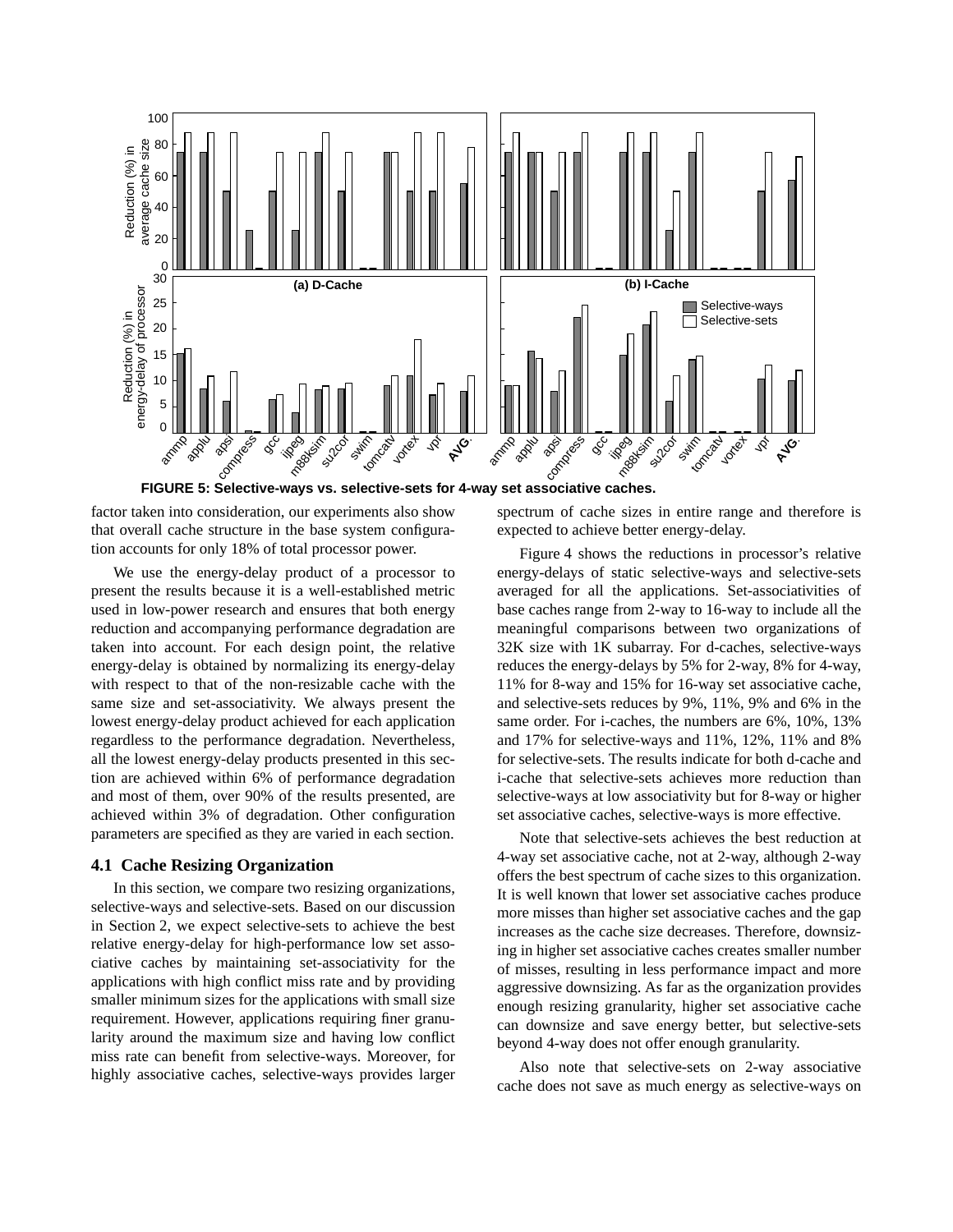

<span id="page-6-0"></span>16-way cache does, although these two configurations have the best size spectrum on their own organizations. It is mainly due to different resizing granularity of two organizations. While selective-ways on 32K 16-way cache offers fine resizing granularity of 2K in entire range, selective-sets on 2-way offers fine grain resizing only at small sizes; no cache size is offered between 32K and 16K. Therefore, applications requiring cache sizes between 32K and 16K work more successfully with selective-ways. For instances, *compress* and *swim* for d-cache and *gcc*, *tomcatv* and *vortex* for i-cache belong to this type.

To investigate the resizing characteristics of each application on each organization, we present the reduction in cache sizes achieved by static selective-ways and selective-sets for 32K 4-way d- and i-caches in [Figure 5](#page-5-0). We include the average values at the end of each graph. To show the impact to the overall processor energy, we also present the reduction in processor's relative energy-delays. We use 4-way set associative cache because it provides a reasonable resizing granularity for both organizations. Specifically, selective-sets provides smaller minimum size (4K), while selective-ways offers better granularity between 32K and 16K. Note that although two applications have the same average cache size, their energydelays would be different due to the difference in cache's energy contribution and resizing's performance impact.

In d-caches, for ten applications out of twelve, selective-sets shows better energy-delay reduction than selective-ways. Six applications, *apsi*, *gcc*, *ijpeg*, *su2cor*, *vortex* and *vpr*, mainly benefit from selective-sets' ability to maintain set-associativity and prevent conflicts. Three applications, *ammp*, *applu* and *m88ksim*, require small cache sizes and take advantage of the smaller minimum size offered by selective-sets. For *compress*, selectiveways shows better energy-delay reduction than selectivesets, because the application requires granularity at large cache sizes offered by selective-ways but not by selectivesets. For *swim*, downsizing creates large amount of misses and large performance degradation, resulting in no downsizing for both organizations. *Tomcatv* reduces the cache size equally for both, but incurs larger performance impact with selective-ways due to more conflict misses.



For i-caches, *ammp*, *compress, ijpeg, m88ksim,* and *swim* require small cache sizes throughout execution and take advantage of the small minimum size available in selective-sets. *Apsi, su2cor* and *vpr* require set-associativity rather than cache size to keep the performance. Therefore, selective-sets exhibits better energy-delay reduction for them. For *applu*, selective-sets chooses the same cache sizes as selective-ways, but selective-ways dissipates less energy because lower set associative caches read fewer subarrays on each access (as many as set-associativity). *Gcc* and *tomcatv* have no cache downsizing because their working sets are larger than 32K and downsizing incurs large performance degradation.

#### **4.1.1 Hybrid Organization**

In this section, we investigate and evaluate hybrid organization. [Figure 6](#page-6-0) presents the average reduction in energy-delays for all three organizations including hybrid organization. The figure presents the set-associativities from 2-way to 16-way. The results show that hybrid organization achieves equal or better energy-delay reduction than both selective-ways and selective-sets in any set-associativities. On average, hybrid's energy-delay reductions for d-cache are 9% for 2-way, 12% for 4-way, 13% for 8 way and 15% for 16-way, and for i-cache, the numbers are 11%, 13%, 14% and 17%.

As we forecasted, there are two situations for which hybrid organization saves better than both the selectiveways and selective-sets. We do not show the result of each individual application, but for instances, for the applications like *compress*, *ijpeg*, *gcc*, *su2cor* in 4-way d-cache and *apsi*, *su2cor*, *ammp*, *swim*, *apsi* in 4-way i-cache, its better granularity plays a role and reduces energy-delays better. Hybrid offers better resizing granularity than either of selective-ways or selective-sets and therefore provides cache sizes closer to the actual cache size demand of the applications. The cache sizes utilized by these applications in the hybrid organization are supported by neither selective-ways nor selective-sets. Second, hybrid resizing offers small sizes less than the minimum sizes of selective-sets or selective-ways. For example, *ammp*, *applu*, and *m88ksim*, for 4-way d-cache, *ammp*, *compress*, *ijpeg*, *m88ksim*, and *swim* for 4-way i-cache exploit the smaller sizes.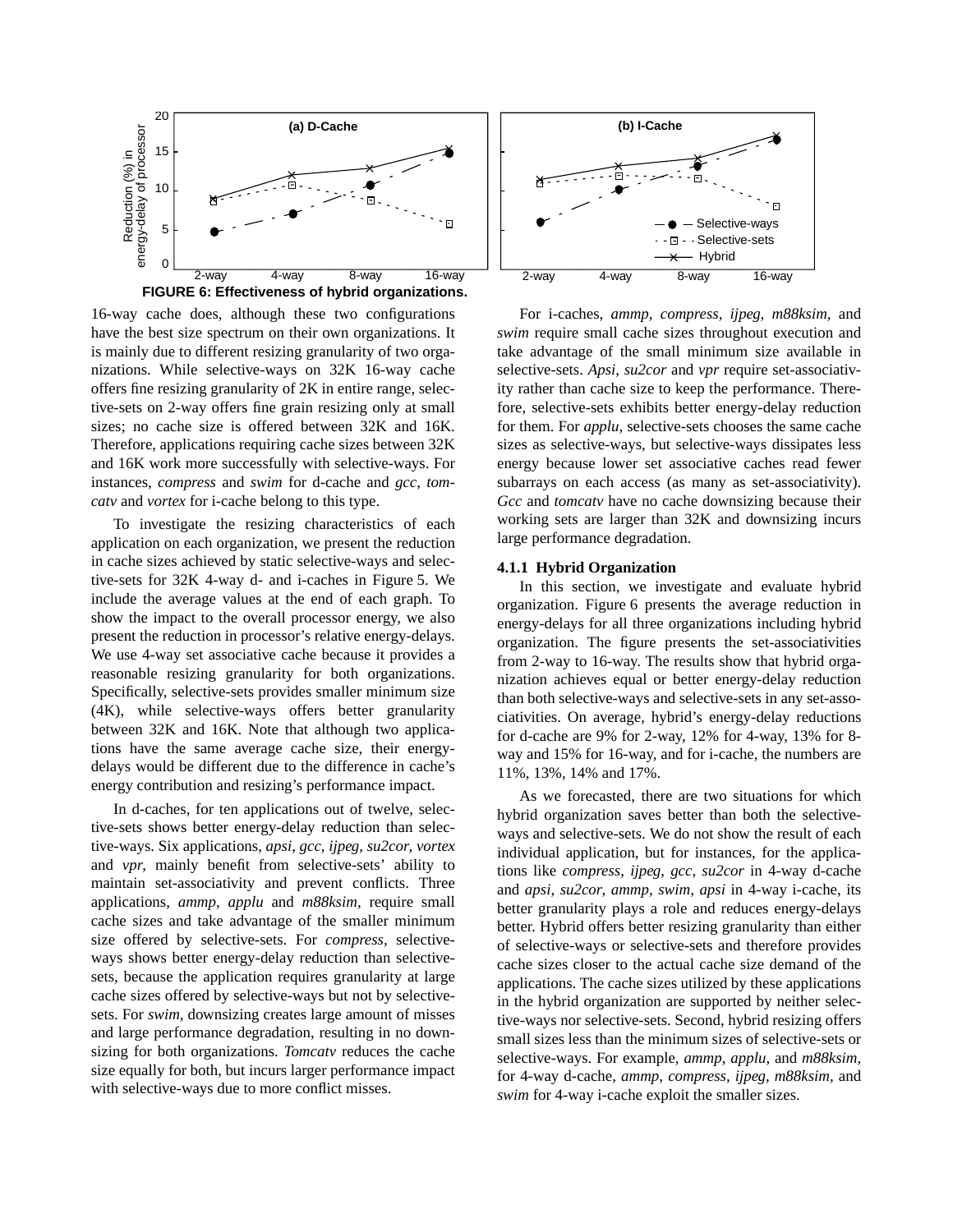

<span id="page-7-0"></span>**FIGURE 7: D-cache resizing in two processor configurations. (a) In-order issue engine with blocking d-cache (b) Out-of-order issue engine with nonblocking d-cache**

#### **4.2 Cache Resizing Strategy**

In this section, we investigate static and dynamic resizing strategies based on two different processor configurations. Dynamic resizing presented here is a miss-ratio based strategy proposed in [13], implementation detail of which is described in [Section 2.2.](#page-3-2) As we described, dynamic resizing is, in general, beneficial for applications with large variation in cache size requirement. Also, dynamic resizing has an advantage of emulating the cache sizes not offered by the organization.

Especially when miss latency is exposed to critical path of execution, suboptimal size chosen by static resizing that creates large number of misses during the execution incurs large performance degradation. Therefore, in this case, static resizing does not encourage cache downsizing. Instead, more accurate detection of working set variation, or using dynamic resizing, is required to achieve better energy savings without degrading performance.

However, when miss latency is hidden or has relatively less impact on performance, the cache resizing is more aggressive and downsizing is encouraged. Although static resizing incurs more misses from the program phases requiring larger cache sizes, these misses might not degrade performance significantly, therefore even static resizing downsizes aggressively, without hurting the performance. It, in turn, leaves smaller opportunity for dynamic resizing, and the effectiveness of dynamic resizing over static resizing is not as significant as when miss latency is highly exposed. Moreover, due to the misses possibly overlapped, miss ratio is not a good indicator of performance, and our miss-ratio based strategy is less effective to capture the cache size requirement.

To highlight the effect of miss latency exposure to the cache resizing, we compare cache resizings on two types of processor configuration: in-order issue engine with blocking d-cache and out-of-order issue engine with nonblocking d-cache. The former exposes d-cache miss latency to performance. Here, i-cache misses are relatively less critical to performance. However, the latter can highly exploit the instruction parallelism existing in applications to hide d-cache miss latency. Unlike d-cache, i-cache miss latency impacts the performance more directly in this configuration, being highly exposed to performance.

#### **4.2.1 Resizing Data Caches**

[Figure 7](#page-7-0) shows the reductions of energy-delay and average cache size by static and dynamic selective-sets for 2-way set associative d-cache on both types of processor configuration. We present only selective-sets because both organizations show similar results in this comparison. On average, with in-order issue processor, static resizing reduces 5% of total energy-delay, while dynamic resizing reduces 9%. Meanwhile, static resizing reduces 9% with out-of-order issue processor, and dynamic achieves 11%. In d-cache, cache resizing with out-of-order issue processor is more aggressive and achieves larger reductions.

With in-order issue engine and blocking d-cache, dynamic resizing exhibits larger reductions in cache sizes and energy-delays than static resizing, for eight applications. For these applications, the gap of average cache sizes between dynamic and static resizings is 16% on aver-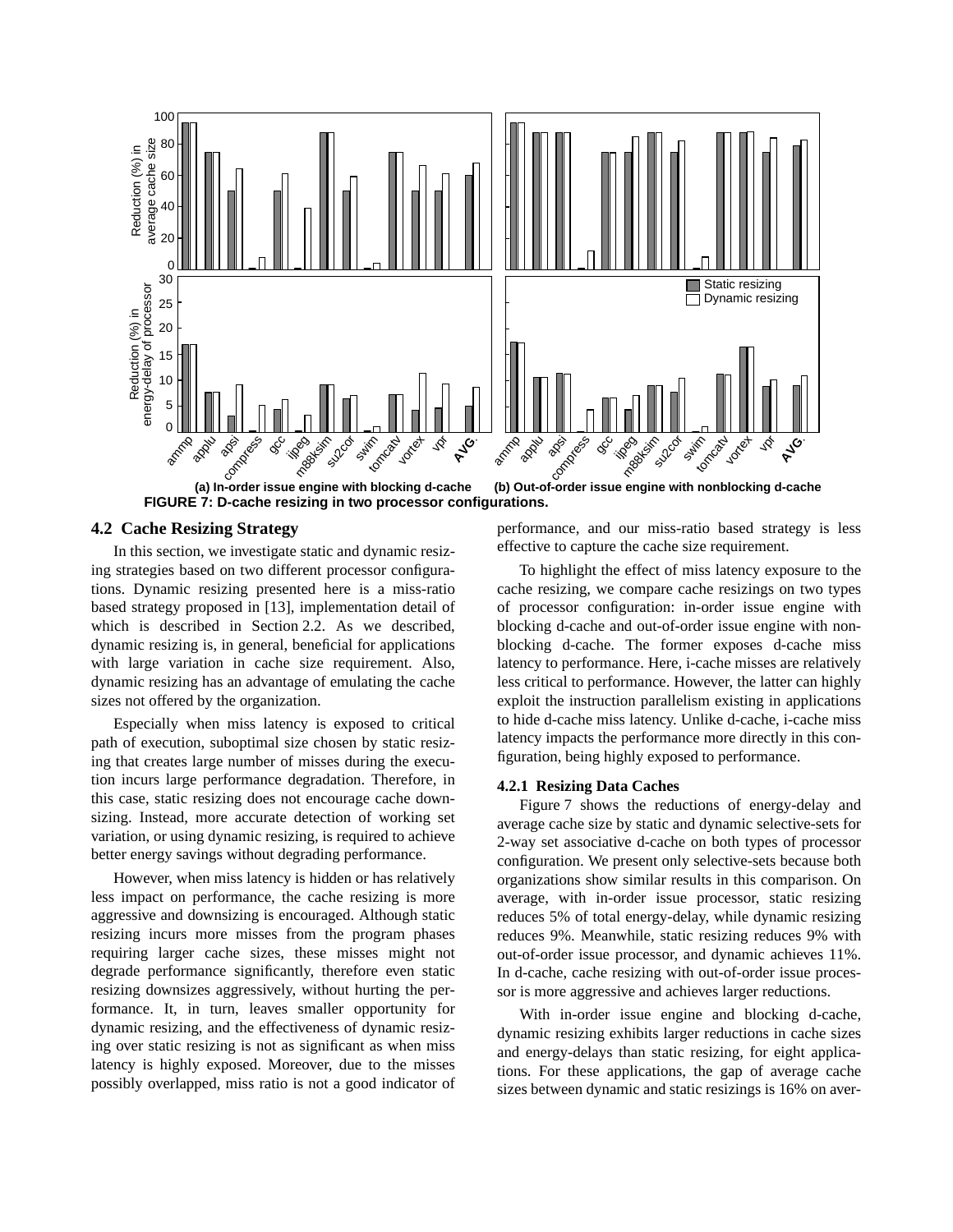

<span id="page-8-0"></span>age with maximum of 38% in *ijpeg*. Also, the gap between energy-delays is 6% on average and as large as 8% in *vortex*. In this processor type, high exposure of d-cache miss latency to performance requires accuracy in capturing working set size variation. For *apsi*, *vortex* and *vpr* in inorder issue processor, static resizing achieves comparable cache size reduction to dynamic resizing — less than 15% gap between two but, interestingly, its energy-delay reductions are much less than half of dynamic resizing's results. It is because static resizing incurs relatively high performance impact that is close to 6%. It increases "delay" parts of the energy products relatively large, ending up with no significant reductions in energy-delay.

In contrast to the former processor type, the results with out-of-order issue engine and nonblocking d-cache show that dynamic resizing does not achieve significantly better savings. Aggressive superscalar engine with nonblocking d-cache exploits the parallelism between instructions and takes a lot of d-cache misses off of the critical path of application execution. As we mentioned, in such a case, aggressive downsizing is encouraged and static resizing possibly performs as good as dynamic resizing. We see even for the applications requiring variable cache sizes such as *apsi*, *gcc* and *vortex*, static resizing achieves as good reductions as dynamic resizing.

According to the dynamic resizing behavior, we group applications into three types. The simplest is those that have a constant size during the execution. For these applications, static and dynamic resizings show almost the same reductions. *Ammp*, *applu*, *m88ksim,* and *tomcatv* exhibit constant sizes. The next type of applications exhib-

its variation in working set size, indicated by changes in cache resizing behavior over many intervals. Examples of working-set variation in d-caches are *compress*, gcc, *vortex*, and *vpr*. *Su2cor* is an example of periodic variation in working set size as execution phases repeat. Dynamic resizing takes advantage of working-set size variation within these applications, especially with in-order issue engine and blocking d-cache.

The third type is unavailable-size emulation, which occurs when the cache size required by the application is not offered. This type includes *apsi*, *compress*, *ijpeg*, and *swim* in in-order issue engine with blocking d-cache, and *compress* has the property of both second and third types. For the third type of applications, the resizable cache chooses cache sizes above and below the required size to achieve emulation. Unavailable-size emulation occurs because there is too much performance degradation at a smaller size but little degradation at a larger size. Unlike static resizing, dynamic resizing may be able to amortize the degradation by spending a while at the larger size. Additional sizes might be captured by using a hybrid selective-sets/selective-ways organization, but dynamic resizing's granularity is not limited by the organizations.

#### **4.2.2 Resizing Instruction Caches**

[Figure 8](#page-8-0) shows the reductions for 2-way set associative i-cache. With in-order issue engine and blocking d-cache, static resizing exhibits 16% of energy-delay reduction, while dynamic resizing reduces 18%. With out-of-order issue engine and nonblocking d-cache, static resizing reduces 11% of total energy-delay and dynamic reduces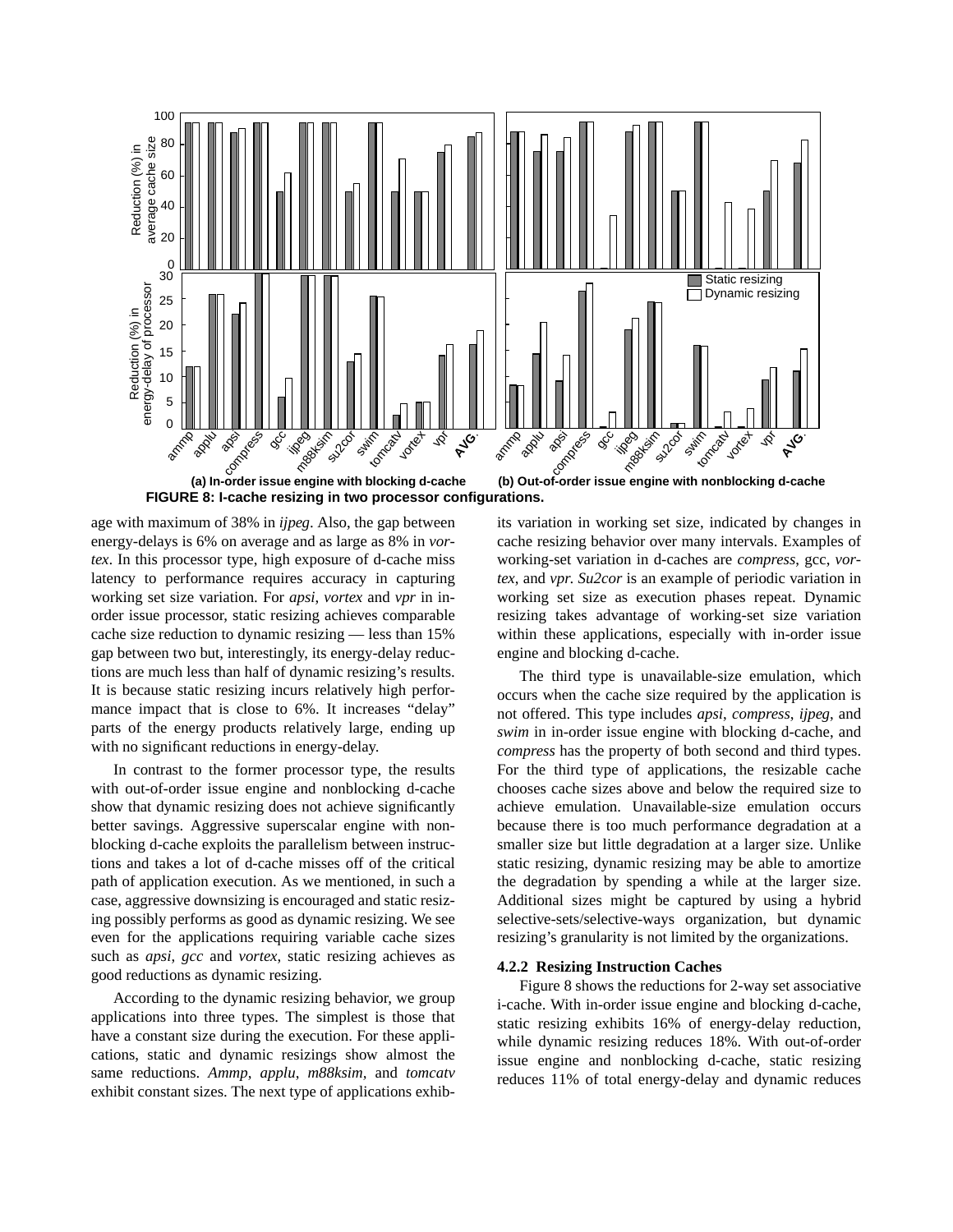

<span id="page-9-1"></span>by 15%. For i-cache, cache resizing with in-order issue processor achieves larger reductions.

In i-cache, in contrast to d-cache, dynamic resizing's ability to capture the working set size variation plays more important role with out-of-order issue engine and nonblocking d-cache, because i-cache miss latency is more exposed to performance when the processor exploits more parallelism on d-cache accesses. We see in out-of-order issue engine with nonblocking d-cache, dynamic resizing exhibits larger reductions in cache sizes and energy-delays than static resizing for seven applications. For these seven applications, the gap of average cache sizes between dynamic and static resizings is 31% on average and as large as 38% of *ijpeg*. Static resizing in in-order processor performs comparable to dynamic resizing, because i-cache misses in in-order processor exhibit less performance impact. Therefore static resizing can be aggressive and leaves smaller opportunity for dynamic resizing. Like dcache resizing, i-cache resizing has three different types. The first type that exhibits a constant cache size throughout execution includes *ammp*, *compress*, *m88ksim*, *su2cor* and *swim*. For the second type, *applu*, *apsi* and *ijpeg* indicate periodic variation in i-cache working set size. The third type of behavior, unavailable size emulation, occurs in *gcc*, *tomcatv*, *vortex* and *vpr*.

Note that the same average cache size can result in different energy-delay reductions for two processor types because they have different breakdowns of the energy contribution. On average, energy contribution of i-cache in inorder issue processor is 21.5%, 4% larger than out-oforder issue processor.

### **4.3 Resizing Both Data and Instruction Caches**

We have studied different aspects of resizable caches separately on d-cache and i-cache so far. In this section, we investigate the interaction between d-cache and i-cache resizings and the results of resizing them simultaneously.

In [Figure 9](#page-9-1), we present the reductions in average cache size and processor energy-delay achieved by resizing d-

cache alone, i-cache alone and resizing both caches at the same time. As an example, we use static selective-sets with our base system configuration. In this figure, average cache size is normalized to the summation of base case dcache and i-cache sizes. On average, simultaneous resizing reduces 20% of overall processor energy-delay. By stacking up the reductions from d-cache and i-cache resizings in one bar next to the result from simultaneous resizing, we easily see the additivity property; when we resize both caches together, the overall reductions in cache size and energy-delay are close to the summation of the reductions achieved by resizing each cache alone. Resizing both at the same time exhibits larger performance degradation, up to 10% but mostly less than 5%.

Moreover, there exist several applications exhibiting larger reduction from resizing both together than the sum of the reductions from resizing each individually. Downsizing one cache has an effect of shifting the bottleneck of overall performance close to itself, due to the additional misses in the cache. Therefore, the other cache can be downsized more aggressively resulting in less performance degradation with same downsizing than the case of downsizing itself alone.

Additivity property implies d-cache and i-cache resizings are decoupled from each other and we can study them separately expecting the additive energy savings when we apply resizing techniques for both at the same time.

# <span id="page-9-0"></span>**5 Related Work**

A number of previous studies have focused on architectural/microarchitectural techniques to reduce the energy dissipation in cache memories. Among them, recently there have been three proposals for cache resizing  $[1,10,13]$  two of which focus on reducing energy dissipation. Ranganathan, et al. [10], propose a statically resizing selective-ways d-cache and use it to partition the cache and use the unused part as auxiliary storage for instruction reuse information to increase performance. Albonesi [1] proposes a statically resizing a selective-ways cache, and